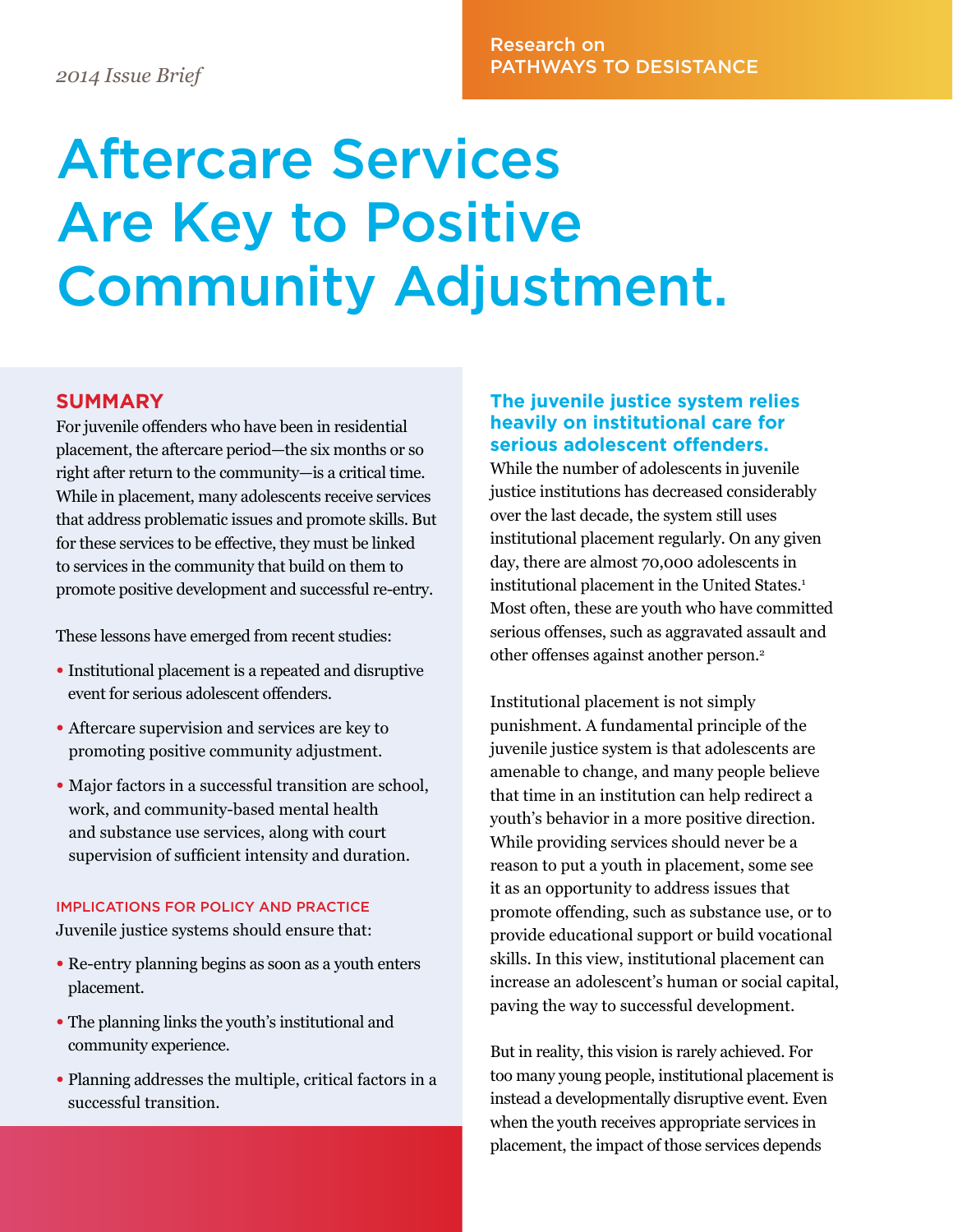on how the skills learned or resources provided get put into action when he or she returns to the community. If institutional care is to remain part of the juvenile justice system, planners and administrators must build on its potential to promote positive development and thus reduce antisocial behavior. This requires focused plans for re-entry: ones that use the aftercare period (the initial six months after placement) to build a strong bridge to services and support in the community. Services and supports that begin in placement and flow into the community can bolster the youth's chances for success.

#### **Institutional placement is a repeated and disruptive event for serious adolescent offenders.**

Recidivism rates for juveniles placed in institutions range from 50 to 90 percent,3 and serious juvenile offenders typically have more than one period of time in placement. Among participants in the Pathways to Desistance study, 87 percent were in institutional placement at some time during the seven-year observation period, about 50 percent before age 18. The average number of juvenile placements was about three; the average number of adult stays was about five.

What does this mean to an individual's life? The figure below shows the history of placements over seven years for one young woman in the Pathways study. At the baseline interview she was 17 years old and in a juvenile facility. She then spent approximately four months in the community before returning to a juvenile facility, was transferred to an adult facility, and then went back to a juvenile facility before returning to the community. She then had three more adult jail stays during the follow-up period.

It is easy to imagine how this cycling in and out of placement can be trying for a developing young person. Moving from one place to another

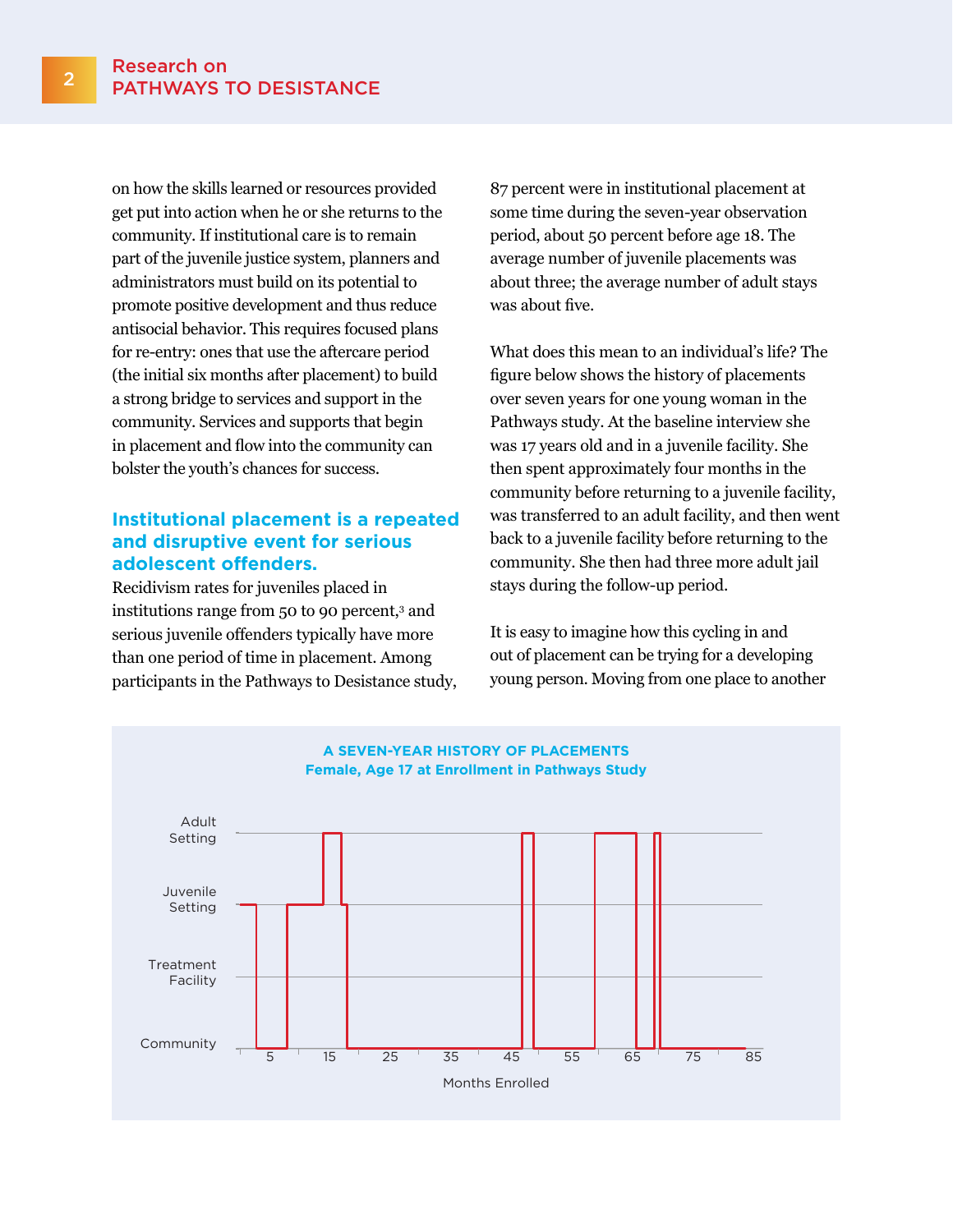disrupts potentially positive connections to peers, caring adults, and family. Adjusting to new and demanding institutional environments creates tremendous stress. But the transition from an institution to the community is also disruptive, and how that experience is handled makes a big difference to the individual's chances for success.

#### **Aftercare supervision and services are key to promoting positive community adjustment. Planning for them should begin on day one of an institutional stay.**

The first six months immediately following release set the stage for adolescents' future adjustment to community life. Not only are they now without the structure, daily supervision, and support of institutional settings, they are often returning to difficult family and community environments. If things go well in this initial period, they are much more likely to go well subsequently.4 Planning for this period is thus a critical process—one that has to begin upon entry into a facility, continue throughout the stay, and be monitored effectively in the community.

Three major factors help to ensure a successful transition: a return to school or employment, involvement with community-based services, and adequate community supervision from the court. These activities not only reduce offending, they also promote positive development.

**Work and school.** Enrollment in school and employment are central markers of successful reentry, both for their long-term implications and because they are developmentally appropriate activities for this age group. But both can be a challenge for youth with offending histories.

According to one study, only 12 percent of formerly incarcerated adolescents received their high school diploma or GED as young adults.<sup>5</sup> This does not bode well for the long term, since educational attainment is strongly linked to both employment and earnings in adulthood.6 As for work, during the first three years of follow-up the Pathways youth worked for only about onethird of their weeks in the community—mainly in short-term, menial jobs not leading to a career. Maintaining employment is a challenge for these young people.

The relationship between work and school, however, is complicated. While employment is a marker of a successful community transition, working *too much* (more than 20 hours a week) also has its downside. For nondelinquent youth about 16 years old, it is linked to declines in school engagement and increases in substance use and delinquency.7 Similar patterns held among Pathways adolescents: working 20 hours or more per week or not at all, combined with not attending school regularly, was associated with more antisocial behavior.<sup>8</sup> Working some and going to school was associated with the lowest antisocial behavior.

**Community-based services.** Among the many challenges faced by adolescent offenders is a high rate of mental health disorders: about 50 to 70 percent of youth involved in the juvenile justice system have a diagnosable mental health condition.9 In the Pathways study, substance use disorders were the most common, often combined with other disorders such as anxiety, ADHD, depression, and PTSD. These problems can interfere with participation in school and work, and complicate the many other challenges these youth face.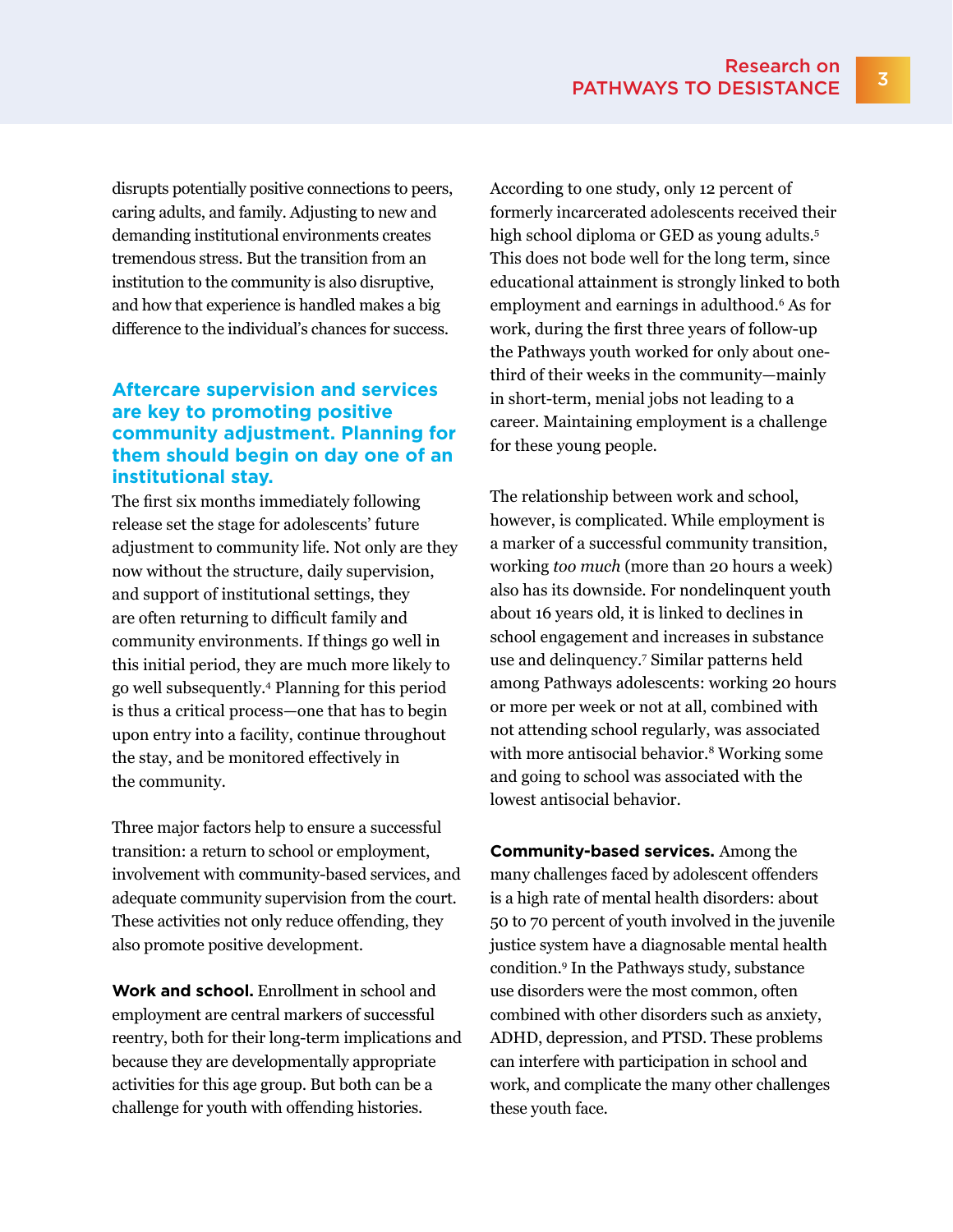Addressing substance abuse and mental health problems is clearly a priority for juvenile justice service providers. But it is unrealistic to expect a youth to be "cured" during a stay in a juvenile facility. These conditions require on-going care, and while treatment can be started or maintained during a residential placement, it must continue at a community agency upon release.

It is therefore disappointing to see how low the levels of involvement with communitybased services are among the Pathways adolescents. Only 30 percent of the adolescents with a diagnosable substance use disorder at the beginning of the study report getting a community-based service for this issue during the entire seven-year follow-up period. In another examination of Pathways youth, only about 35 percent reported using some type of communitybased service during the six-month period after an institutional stay.10 Yet these analyses also showed that contact with community-based treatment providers during this period greatly reduced the odds of being arrested or returning to institutional placement—a 12 percent reduction for each additional service contact per month. It is difficult to imagine a group more in need and more likely to benefit from communitybased services.

Certainly, this group of adolescents is not easy to engage in voluntary treatment. Challenges range from immaturity, to practical problems like transportation, to family issues and ethnic barriers. But confronting these challenges would be effort well spent.

**Probation supervision.** Probation supervision is ubiquitous in juvenile justice. It occurs before, after, and in place of institutional placement.

Juvenile probation officers are gatekeepers to appropriate services and enforcers of court orders. Probation supervision is particularly important during the aftercare period, where it provides a bridge from daily observation in residential care to the eventual absence of court monitoring.

The Pathways study also found that both the duration and the intensity of supervision had a significant effect on outcomes in the six-month aftercare period.11 During this time:

- Each additional month of supervision reduced the odds of being arrested or returning to institutional placement by 44 percent.
- Each additional month of supervision reduced the odds of engaging in self-reported antisocial activity by 53 percent.
- Each additional monthly contact with the probation officer increased the likelihood of being enrolled in school or being employed by 85 percent.

#### **The system should use the aftercare period as an opportunity to promote positive development.**

While the juvenile justice system may reduce its reliance on institutional care, it will probably not abandon it, and a sizeable proportion of serious adolescent offenders will continue to cycle between placement and the community. Each placement introduces a new disruption in development, requiring a youth to "catch up" when he or she returns to the community. The challenge for the system is to make these reentry experiences drivers for positive change rather than setbacks. This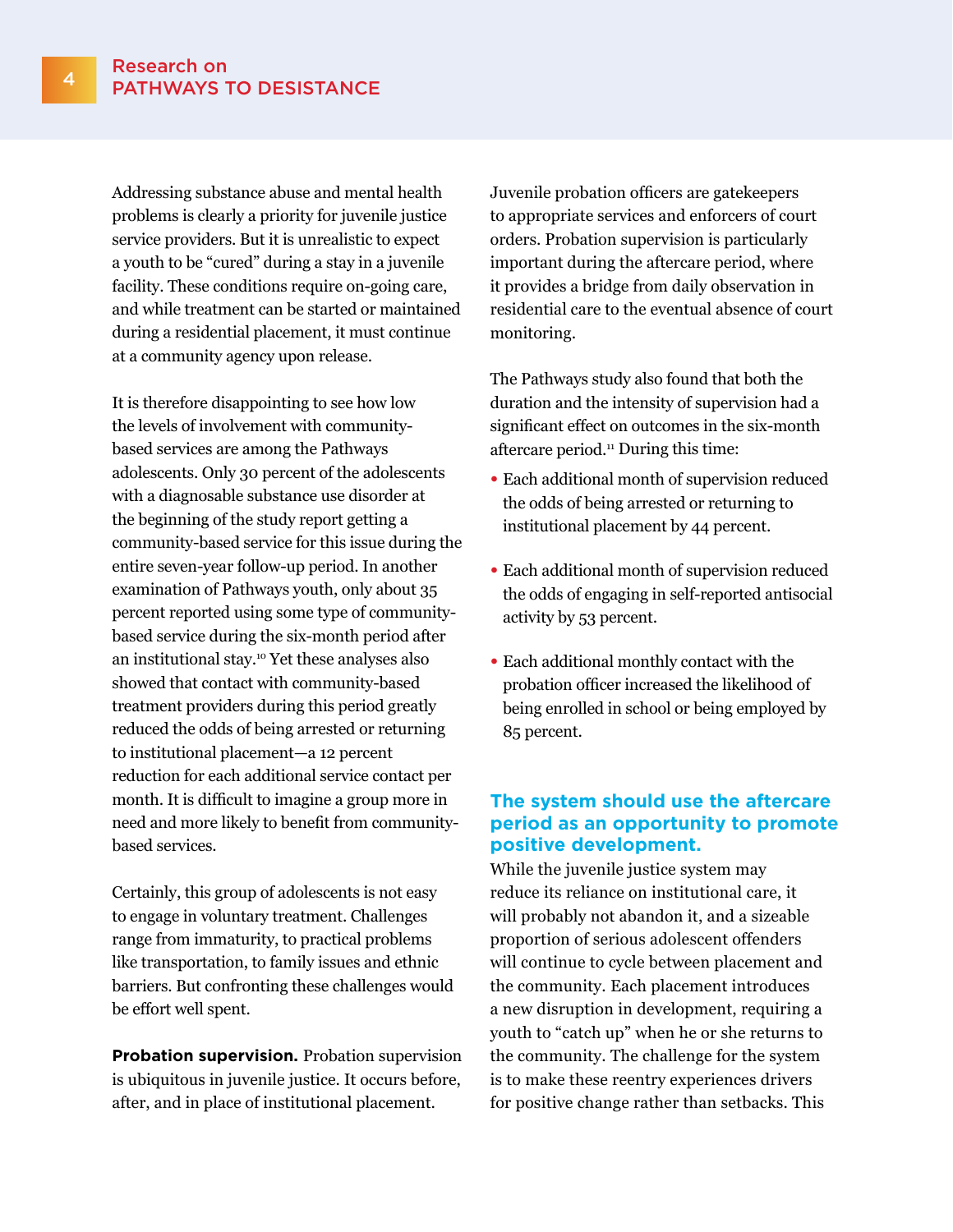requires realistic and comprehensive plans to extend the support and services initiated during institutional care.

The best approach is to focus not just on monitoring offending behaviors but on enhancing positive development: by promoting school involvement and a reasonable amount of work, stabilizing employment, and building connections to appropriate community services—all practices that have been shown to have a positive impact when done soon after an institutional stay. In addition, the settings and activities in which adolescents participate during the reentry period—family, peer group, school, workplace—can be structured explicitly, from the beginning, as opportunities for development.12 Using these settings to support positive role transitions should be an overarching goal of juvenile justice interventions throughout a youth's involvement with the juvenile justice system, and particularly during aftercare.

#### **FURTHER READING**

["Examples of Models for Change-supported Activities](http://www.modelsforchange.net/about/States-for-change/Pennsylvania/Work-highlights0.html)  [Underway in Pennsylvania,"](http://www.modelsforchange.net/about/States-for-change/Pennsylvania/Work-highlights0.html) (see in particular the Joint Policy statement on aftercare).

["Juvenile Justice Aftercare Program Shows Success](http://reclaimingfutures.org/aftercare-program)  [in Florida and Beyond,"](http://reclaimingfutures.org/aftercare-program) by Reclaiming Futures: Communities helping teens overcome alcohol and drugs.

["Reentry and Aftercare: Juvenile Justice Guidebook for](http://www.ncsl.org/documents/cj/jjguidebook-reentry.pdf)  [State Legislators,"](http://www.ncsl.org/documents/cj/jjguidebook-reentry.pdf) by the National Conference of State Legislatures.

- 1. Sickmund, M., Sladky, T.J., Kang, W., & Puzzanchera, C. (2013). "Easy Access to the Census of Juveniles in Residential Placement." Available:<http://www.ojjdp.gov/ojstatbb/ezacjrp>/.
- 2. Puzzanchera, C. Adams, B., Hockenberry, S. (2012). *Juvenile court statistics: 2009*. Pittsburgh, PA: National Center for Juvenile Justice.
- 3. Lipsey, M. W., Wilson, D. B., & Cothern, L. (2000). *Effective intervention for serious juvenile offenders*. Washington, DC: USDOJ, OJP, OJJDP.

 Byrnes, M., Macallair, D., & Shorter, A. (2002). *Aftercare as afterthought: Reentry and the California Youth Authority*. San Francisco: Center on Juvenile & Criminal Justice.

 Rodriguez-Labarca, J., & O'Connell, J. P. (2004). *Delaware's Serious Juvenile Offender Program: An evaluation of the first two years of operation*. Dover: State of Delaware, Office of the Budget Statistical Analysis Center.

- 4. Altschuler, D. M., & Armstrong, T. L. (1994). *Intensive aftercare for high-risk juveniles: Policies and procedures*. Washington, DC: U.S. Department of Justice (USDOJ), Office of Justice Programs (OJP), Office of Juvenile Justice and Delinquency Prevention (OJJDP).
- 5. Habermann M. & Quinn L. (1986). "The high school re-entry myth: A follow-up study of juveniles released from two correctional high schools in Wisconsin." *Journal of Correctional Education*, 37, 114–117.
- National Center for Education Statistics (2001). Dropout rates in the United States: 2000. Washington, DC: U.S. Department of Education.
- 6. Fagan, J. F., & Freeman, R. B. (1999). "Crime and work." In M. Tonry (Ed.), *Crime and justice: A review of research* (pp. 225-290). Chicago: University of Chicago Press.
- 7. Monahan, K. C., Lee, J. M., & Steinberg, L. D. (2011). "Revisiting the negative impact of part-time work onadolescent adjustment: Distinguishing between selection and socialization using propensity score matching." *Child Development*, 82, 96–112.
- 8. Monahan,K.D., Steinberg, L.D., & Cauffman, E. (2013) "Age differences in the impact of employment on antisocial behavior." *Child Development*, 84(3), 791–801.
- *9.* Skowyra, K.R., & Cocozza, J.J. (2006). *Blueprint for Change: A Comprehensive Model for the Identification and Treatment of Youth with Mental Health Needs in Contact with the Juvenile Justice System*. Delmar, NY: The National Center for Mental Health and Juvenile Justice Policy Research Associates, Inc.
- 10. Chung, H.L, Schubert, C.A., Mulvey, E.P. (2007). "An empirical portrait of community reentry among serious juvenile offenders in two metropolitan cities." *Criminal Justice & Behavior*, 34, 1402- 1426.

12. Larson R. & Verma S. (1999). "How children and adolescents spend time across the world: Work, play, and developmental opportunities." *Psychological Bulletin*, 125, 701–736.

The Pathways to Desistance study is a multi-site, longitudinal study of serious adolescent offenders as they transition from adolescence into early adulthood. It is funded by the John D. and Catherine T. MacArthur Foundation in partnership with federal and state agencies and other foundations. For more information, contact Carol Schubert at [schubertca@upmc.edu,](mailto:schubertca@upmc.edu) or visit the Pathways website, <www.pathwaysstudy.pitt.edu>.

Suggested Citation: Schubert, C.A., & Mulvey, E.P. (2014). *Aftercare Services Are Key to Positive Community Adjustment.* Chicago, IL: MacArthur Foundation.

*Models for Change: Systems Reform in Juvenile Justice*, launched in 2004, is a multi-state initiative working to guide and accelerate advances in juvenile justice, to make systems more fair, effective, rational, and developmentally appropriate

**The Resource Center Partnership** is expanding the reach of the *Models for Change* initiative—its lessons, best practices, and knowledge built over a decade of work—to more local communities and states. The Partnership provides practitioners and policymakers with technical assistance, trainings, tools, and resources for juvenile justice reform.



<modelsforchange.net>

<sup>11.</sup> Ibid.